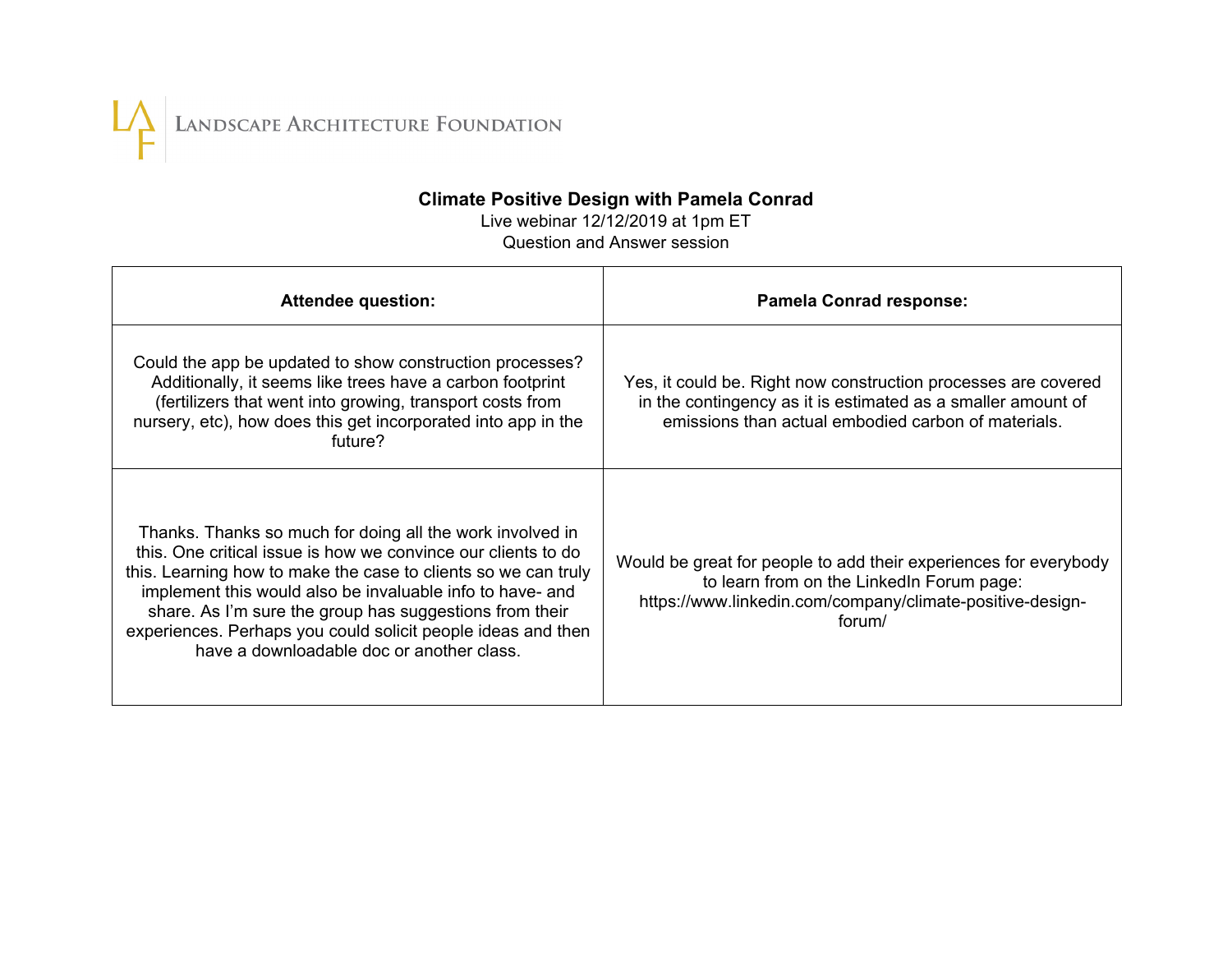| What are some ways that CMG is trying to reduce it's<br>footprint within the office? Sourcing of office<br>materials/supplies, plant-based office meals, etc. Does it<br>become company policy or "recommendations?"  | We recently improved our office standards through the California<br>Certified Green Business Network: https://greenbusinessca.org/.<br>We've been offsetting our travel (www.climatestewards.org)<br>cutting back our meat consumption, buying snacks with less<br>packaging, started brewing our own beer! (less cans/bottles I<br>suppose) and working to go digital/use less paper and buy less<br>STUFF in general. We are also currently finalizing our B-Corp<br>certification. |
|-----------------------------------------------------------------------------------------------------------------------------------------------------------------------------------------------------------------------|---------------------------------------------------------------------------------------------------------------------------------------------------------------------------------------------------------------------------------------------------------------------------------------------------------------------------------------------------------------------------------------------------------------------------------------------------------------------------------------|
| Does the app provide a monetary/economic value based off<br>the CO2 sequestration? It would be useful to demonstrate<br>traditional design to climate positive design.                                                | No, not yet, but good idea.                                                                                                                                                                                                                                                                                                                                                                                                                                                           |
| Is there a section for demo? The carbon cost of products<br>being removed/recycled?                                                                                                                                   | Not currently, but on the list to add! This is currently covered by<br>the contingency.                                                                                                                                                                                                                                                                                                                                                                                               |
| Can a project in a greenfield site be climate positive in 20<br>years?                                                                                                                                                | Yes, potentially.                                                                                                                                                                                                                                                                                                                                                                                                                                                                     |
| Does the initial site selection take into account the efficiency<br>of the context (e.g. a suburban office park has induced traffic<br>demand versus a site like the TransAmerica Tower is well<br>served by transit) | No, but we should be doing that as a matter of best practices.<br>We must densify our cities to sustain life on this planet!                                                                                                                                                                                                                                                                                                                                                          |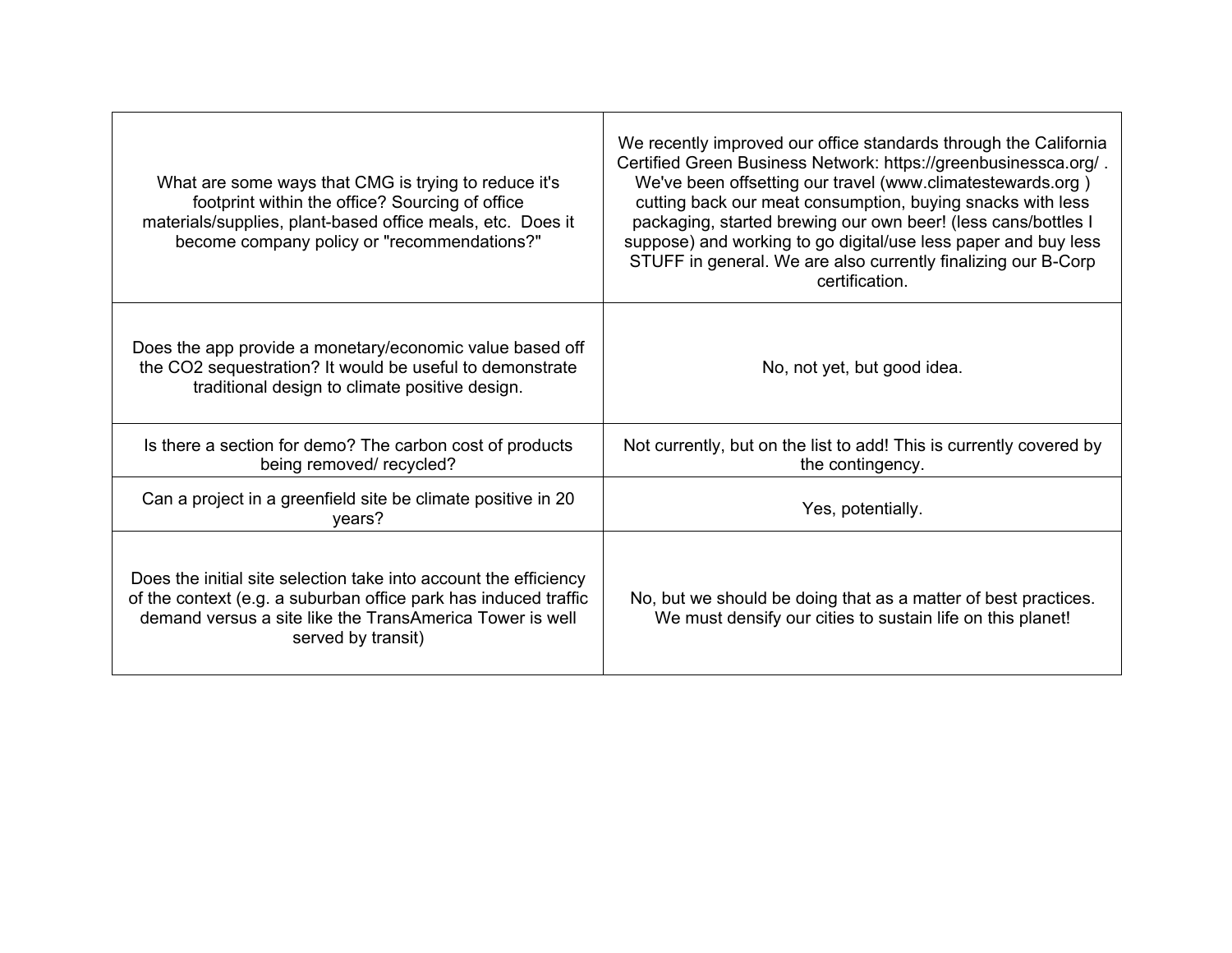| Is there a way to compare the new design to the way the site<br>sequesters carbon currently? Do you have to make a project<br>for the base condition of the project area and then make a<br>new project for the design to compare how the changes to<br>the land truly stack up? | You could do an existing conditions analysis using the app. Just<br>try to note "existing condition" in the name and it will get<br>excluded from the total impact stats. I hope to add a separate<br>category for this.                                         |
|----------------------------------------------------------------------------------------------------------------------------------------------------------------------------------------------------------------------------------------------------------------------------------|------------------------------------------------------------------------------------------------------------------------------------------------------------------------------------------------------------------------------------------------------------------|
| Can you provide any info on what (if any) cement alternatives<br>work best in cold, northern climates, with freeze thaw<br>considerations? How might they hold up?                                                                                                               | I can't unfortunately. Maybe someone on the LinkedIn Forum<br>could help?                                                                                                                                                                                        |
| Are all numbers put in additive? For example, the wetland<br>slider, is that the sqft added or the existing/remaining?                                                                                                                                                           | Yes, additive, not existing.                                                                                                                                                                                                                                     |
| Not all plants are equal - can the plant info be modified to<br>include those plants that sequester more carbon than others<br>eg. "spekboom"?                                                                                                                                   | That's the dream! BUT  there are millions of plant species.<br>Right now its set up to get the biggest bang for the buck. Planting<br>more has more impact than planting certain species. For detailed<br>tree species sequestration rates, you can go to iTree. |
| If streetscapes and plazas take longer to be carbon neutral<br>and soils are where sequestration occurs, have there been<br>studies or attempts to add more organics to structural soils to<br>increase the carbon storage?                                                      | Yes. Check out the Marin Carbon Project - it's fascinating and<br>hugely impactful!                                                                                                                                                                              |
| Could you make Climate Positive Design into a non-profit<br>entity, so you are not limited to donations through<br>gofundme.com?                                                                                                                                                 | I was hoping to work with a non-profit to make that possible, but<br>that recently fell through so I might need to create a non-profit<br>now. Downside is that it is expensive to set up and a lot of work!<br>But, might be the path forward.                  |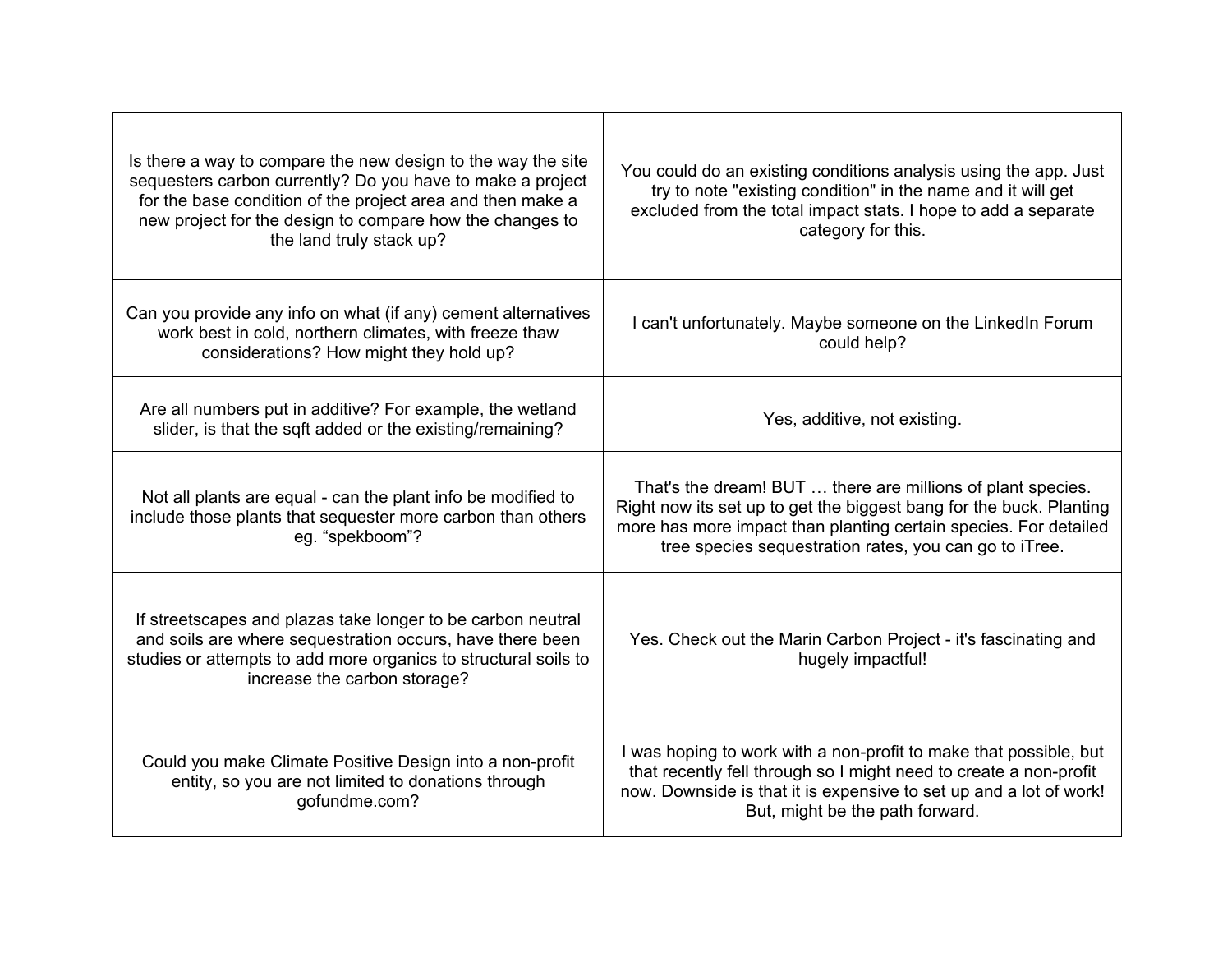| Can you add another calculator for succulents and cacti? Or<br>what category would you put those in otherwise?                                                                                                                                                                | Would love to! Do you know where we could find those<br>sequestration rates?                                                                                                                                                                                                          |
|-------------------------------------------------------------------------------------------------------------------------------------------------------------------------------------------------------------------------------------------------------------------------------|---------------------------------------------------------------------------------------------------------------------------------------------------------------------------------------------------------------------------------------------------------------------------------------|
| Fabulous work! Thank you!                                                                                                                                                                                                                                                     | Thank you for joining!                                                                                                                                                                                                                                                                |
| Is there an option to somehow add a building's carbon<br>footprint to it as well?                                                                                                                                                                                             | It's on the list. Turns out the map feature used won't allow it, so it<br>would have to be re-built with another platform.                                                                                                                                                            |
| Is there an option to add a type of site (greenfield, brown<br>field) carbon sequestration value, so you can get a better<br>picture of if the site should just be left alone or should be<br>developed?                                                                      | Great idea. Will try to get in there.                                                                                                                                                                                                                                                 |
| It would be great to see this tool supplemented with<br>something that would measure the value of the existing site<br>(prior to construction) against the proposed design. So in our<br>example: value the sequestration potential of the parking lot<br>vs our park design. | You could do an existing conditions analysis using the app. Just<br>try to note "existing condition" in the name and it will get<br>excluded from the total impact stats. I hope to add a separate<br>category for this.                                                              |
| What does the model assume as a starting point for a project.<br>In other words, are thee modules for determining<br>impact/credit for demolition, such as reducing pavement<br>area?                                                                                         | The model assumes the starting point from design through<br>construction in detail. Demo is accounted for in contingency<br>currently.                                                                                                                                                |
| for CMG project examples: what are time-scale considered<br>when quantifying emission or sequestration?                                                                                                                                                                       | Industry standards are set at 50 years for a project lifespan. This<br>is to align with other performance metrics like the Living Building<br>Challenge. However, we all know landscapes might not last that<br>long and we have a short timeframe right now to make a<br>difference. |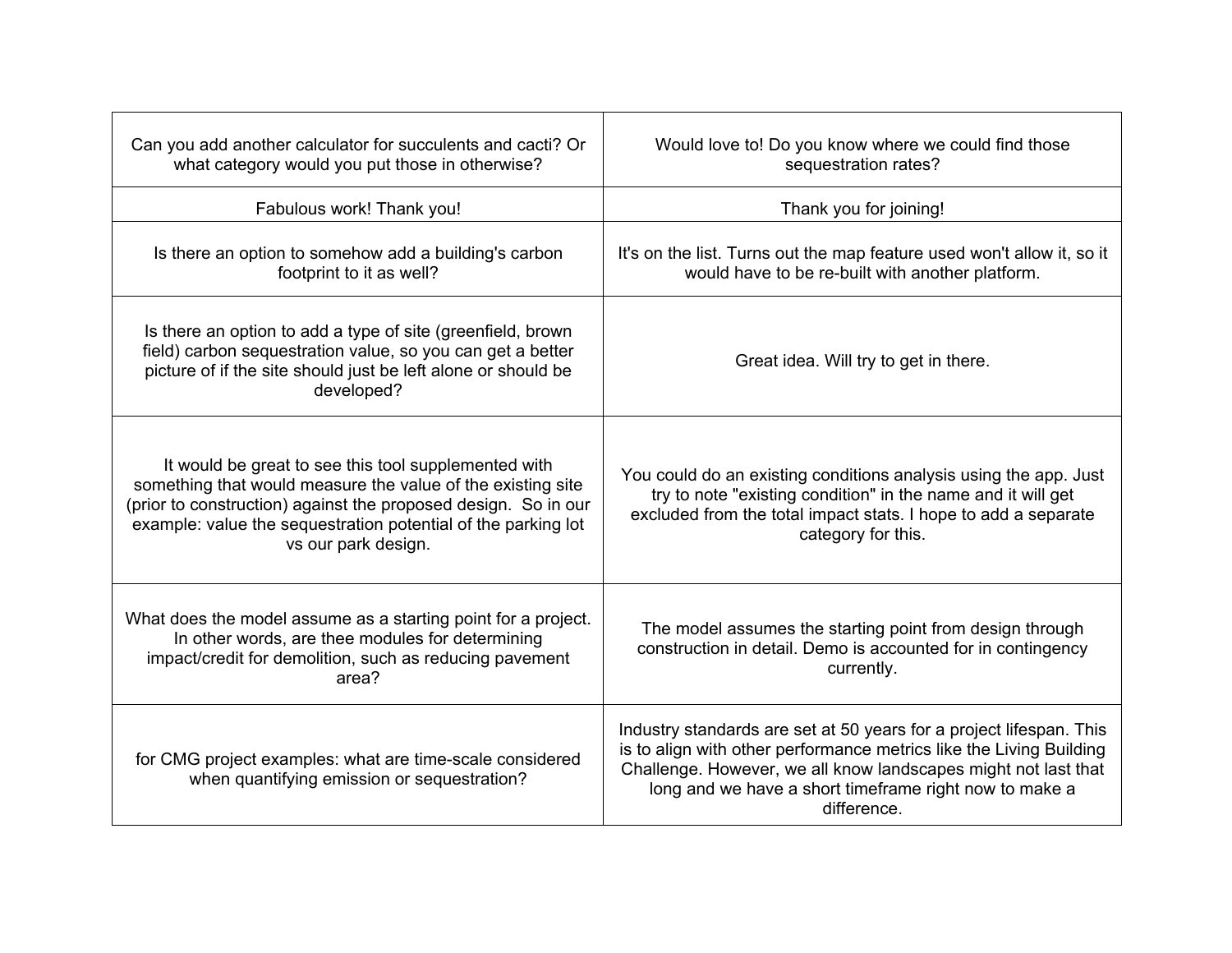| do you (pamela) see the primary advantage of the calculator<br>more as a communication tool or design tool? and if equally/<br>both, who are best users/ advocates (besides LAs)?                                                      | It's a starting point for both. Going forward we need our clients,<br>cities/municipalities, related disciplines (architecture/engineering<br>etc.) to start expecting/asking this of us. Once they are informed,<br>it will be a lot easier for us to raise the bar for our performance<br>standards.                                                                                                                                                                                                                        |
|----------------------------------------------------------------------------------------------------------------------------------------------------------------------------------------------------------------------------------------|-------------------------------------------------------------------------------------------------------------------------------------------------------------------------------------------------------------------------------------------------------------------------------------------------------------------------------------------------------------------------------------------------------------------------------------------------------------------------------------------------------------------------------|
| With the Operational Costs, I saw a "4x" figure. Please<br>explain                                                                                                                                                                     | That means there are four different options in the drop down<br>menu.                                                                                                                                                                                                                                                                                                                                                                                                                                                         |
| Do you find that this kind of "numbers designing" shown in<br>the app works as a "start point" for the design process, or<br>would this app be used more like the designer uses estimates<br>for dollars, meaning after initial design | This should be used throughout the design process - updating at<br>mid-points and end of each phase, constantly being aware of<br>decisions made and communicating those impacts to the team.                                                                                                                                                                                                                                                                                                                                 |
| How much money would you like donated to achieve ALL of<br>what else this could be? Will, you, Pamela, or your firm, keep<br>improving this app?                                                                                       | I have estimated the need of \$250k/year to make improvements<br>and keep up the effort (education, communications, etc.) I will<br>make improvements with funds received (through donations,<br>grants etc.), and that's what I have done to date. But the potential<br>is only limited by funding at this point in time. And, I would like to<br>keep this free of charge so it can have the greatest global impact<br>possible.                                                                                            |
| will you be able to make your slides available to landscape<br>architects to help educate the public, not just clients and<br>prospects, but also agencies, schools, politicians, public<br>officials to promote the profession??      | Yes - please reach out directly if the slides are useful to you. The<br>recorded webinar will also be online available after, there is a<br>video on the website, and I (as well as other colleagues) are<br>constantly giving talks at universities, conferences, webinars etc.<br>The goal is to get the word out! Open to any other ideas. And<br>YES with this data, we should be able to elevate our role to<br>higher levels of politicians, public officials, decision makers to<br>have a voice in this conversation. |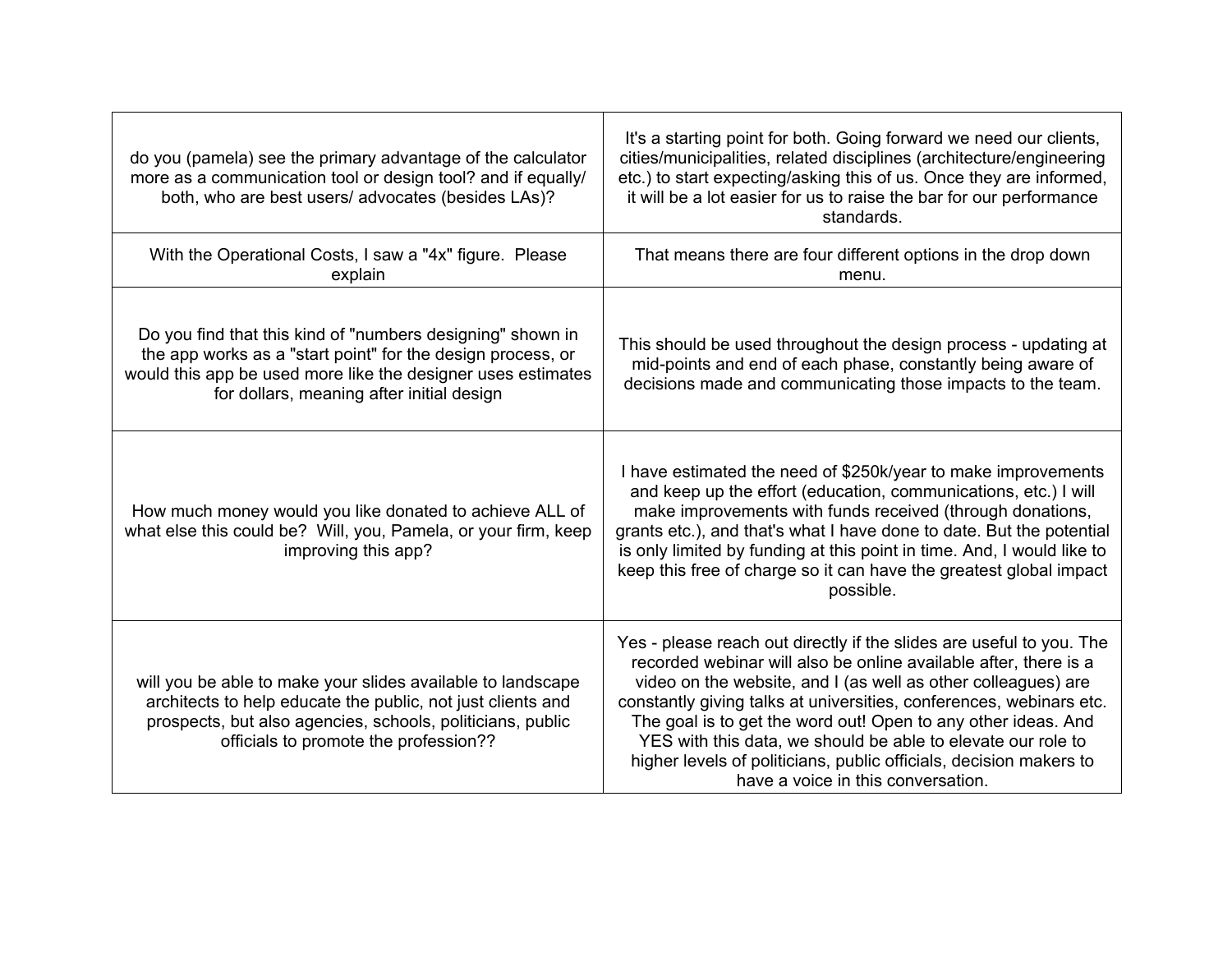| Drop in [suggestions] where?                                                                                                                                                                                                                                             | Here's a link to the "Suggestion Box" on the website:<br>https://climatepositivedesign.com/have-a-suggestion/                                                                                                                                                                                                                |
|--------------------------------------------------------------------------------------------------------------------------------------------------------------------------------------------------------------------------------------------------------------------------|------------------------------------------------------------------------------------------------------------------------------------------------------------------------------------------------------------------------------------------------------------------------------------------------------------------------------|
| Thank you for the excellent presentation and work on the<br>Pathfinder App! This is exciting--just wondering if the<br>calculation for Years to Positive on streetscapes need to<br>include the asphalt on the road or just focussed on paved<br>boulevards and medians? | Typically it has been limited to the landscape architect scope, but<br>does not need to be that way. Let's work with civil engineers to<br>include their scope to and look more holistically at sites.                                                                                                                       |
| How can we account for life cycle tradeoffs- materials that<br>have lower embodied carbon but need to be replaced<br>sooner?                                                                                                                                             | Good question. The reality is that we have a time sensitive<br>situation on our hands. We need to reduce carbon emissions and<br>increase sequestration as much as possible in the next ten<br>years. That may mean that we don't select stone that has a<br>longer lifespan, but smaller amount of carbon emitted up front. |
| Is there a way to compare costs for the different design<br>solutions? To see if the overall project increases or<br>decreases in costs?                                                                                                                                 | It does not currently include costs, but that could be an added<br>feature.                                                                                                                                                                                                                                                  |
| My cost comparison question is an upfront cost question - is<br>there a way to compare construction costs for different<br>solutions to see if the climate positive solution is cost<br>effective or more expensive?                                                     | It does not currently include costs, but that could be an added<br>feature.                                                                                                                                                                                                                                                  |
| It's great to suggest taking cars off the road but what<br>alternatives will people have to get to work etc? Rail? What<br>climate positive calculator can estimate rail?                                                                                                | Good point. Yes, we need more public transportation to stop<br>driving. I am not aware of a calculator that factors transportation<br>alternatives.                                                                                                                                                                          |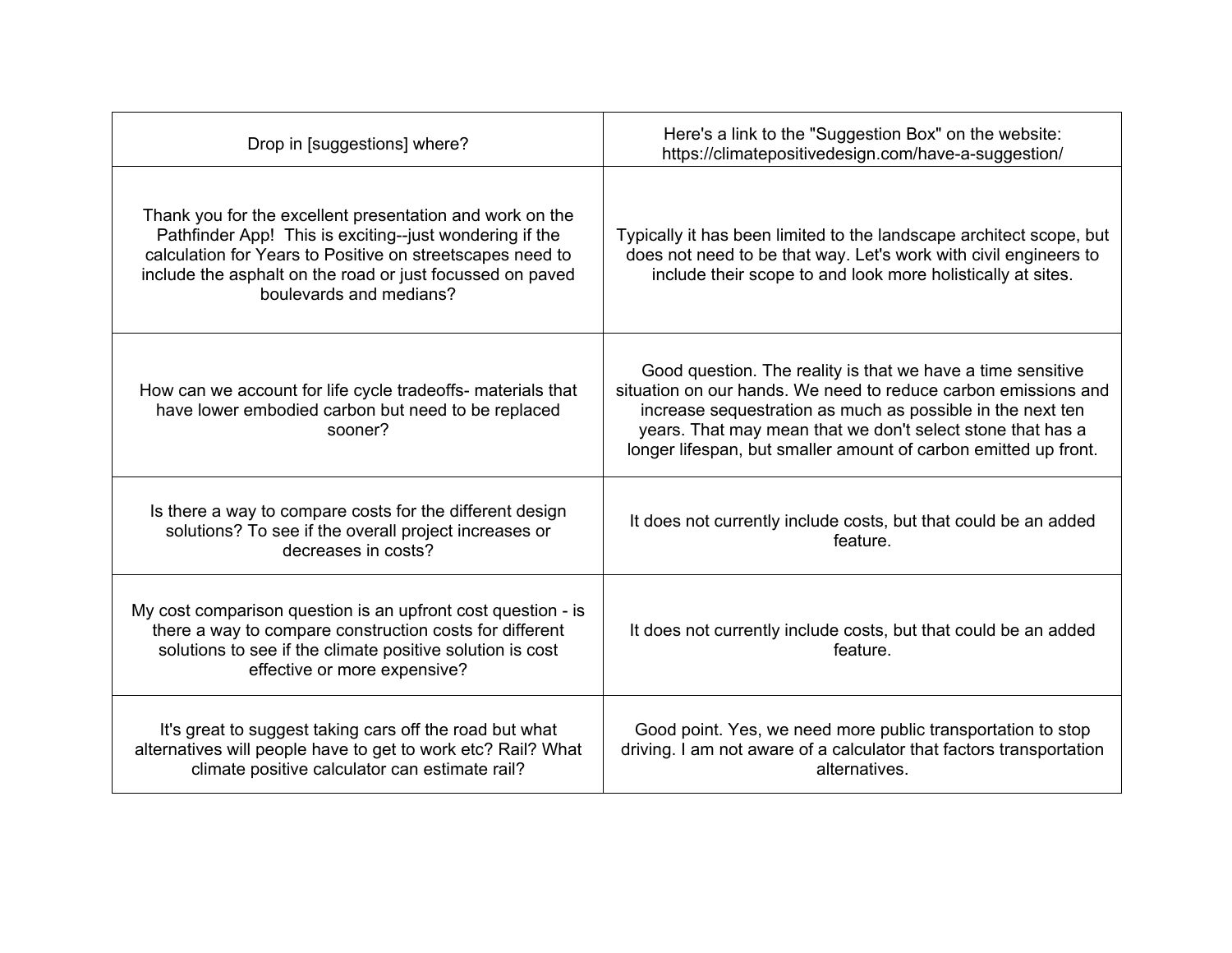| what about student projects?                                                                                                                                                                              | YES! Please use for student projects. Maybe just add a note in<br>the title like "test" or "student study". We definitely need to<br>educate the next generation.                                                        |
|-----------------------------------------------------------------------------------------------------------------------------------------------------------------------------------------------------------|--------------------------------------------------------------------------------------------------------------------------------------------------------------------------------------------------------------------------|
| Can you do before and after a project intervention?                                                                                                                                                       | You could do an existing conditions analysis using the app. Just<br>try to note "existing condition" in the name and it will get<br>excluded from the total impact stats. I hope to add a separate<br>category for this. |
| Question: Does the "wetlands" category apply to linear<br>stormwater elements, like bioswales, or just larger<br>detention/retention areas?                                                               | It is currently a sequestration rate for constructed wetlands. Will<br>add it to the list of suggested additions.                                                                                                        |
| And: If you are working in a constrained site where it is not<br>feasible to add significant planting, is there a way the<br>calculator can take into account area of land required to<br>offset project? | Not yet, but there are other online calculators that can help you<br>purchase offsets for forests, wetlands etc.                                                                                                         |
| Does the tool account for loss of sequestration from<br>demo/removal/disturbance of existing vegetation and soil<br>associated with project implementation?                                               | Demo is not currently a detailed calculation, just added into the<br>contingency.                                                                                                                                        |
| Is there a way to credit for reuse of materials on site?                                                                                                                                                  | Not yet, could be added.                                                                                                                                                                                                 |
| That's really great! Thank you!!!                                                                                                                                                                         | Thank you for joining!                                                                                                                                                                                                   |
| Do the materials include all of the subbase materials, and<br>what is the assumption of wood type on decking?                                                                                             | You should add in all the sub-base materials separately - for<br>example, for a concrete section - add the concrete, then also add<br>the quantity/thickness of your aggregate base.                                     |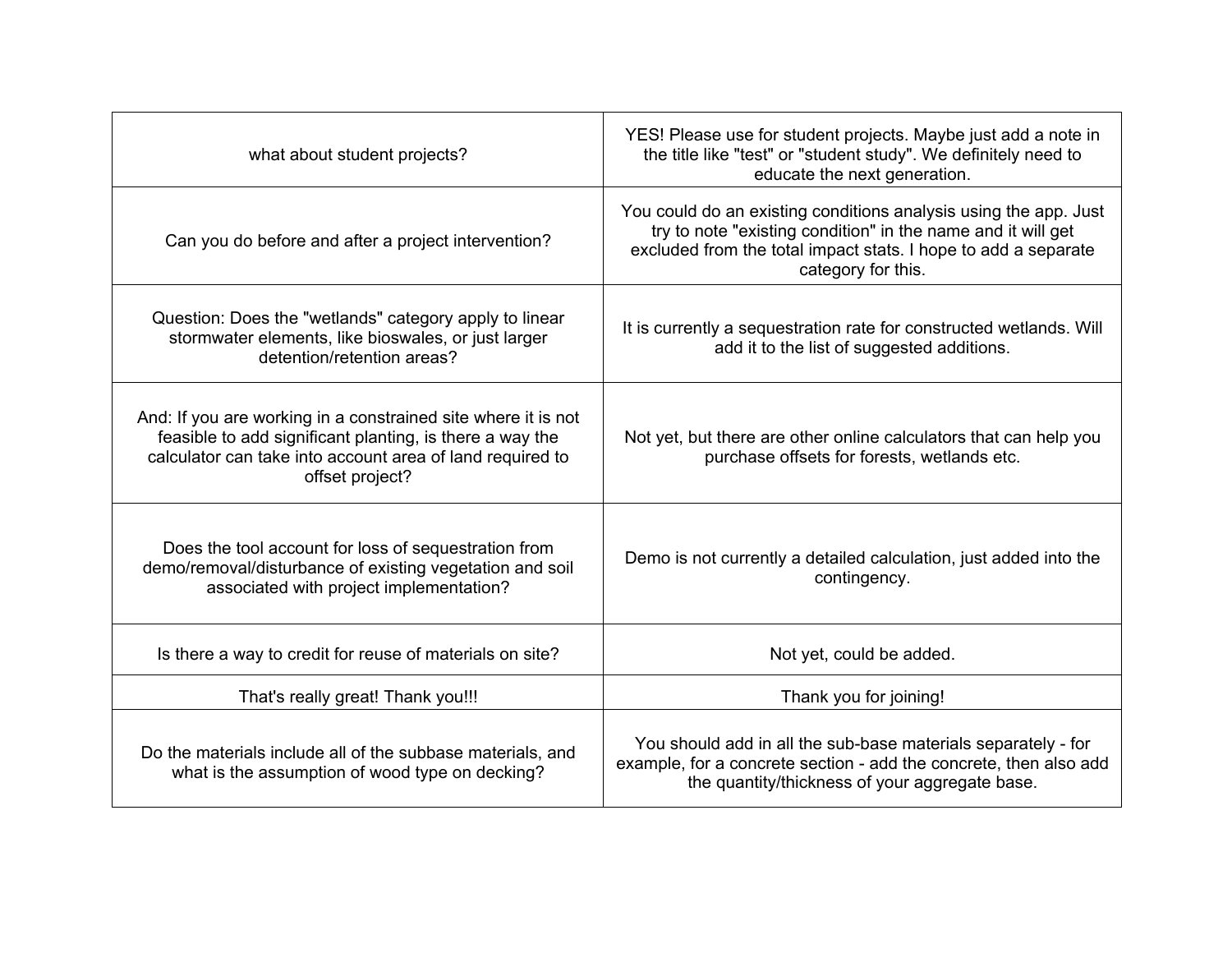| What is the source of the carbon impact data?                                                                                                                                                                                                                                         | It comes from the Athena Impact Estimator - a free, open source<br>industry standard in the US.                                                                                                                                                                                                                                              |
|---------------------------------------------------------------------------------------------------------------------------------------------------------------------------------------------------------------------------------------------------------------------------------------|----------------------------------------------------------------------------------------------------------------------------------------------------------------------------------------------------------------------------------------------------------------------------------------------------------------------------------------------|
| If it is confidential, how does the industry have confidence in<br>its accuracy? Has there been scientific peer review?                                                                                                                                                               | I think I misunderstood the verbal question during the webinar -<br>the data entered/collected is kept confidential. The data source<br>information is documented in the report that you can download<br>on the website: https://climatepositivedesign.com/resources/data-<br>report/ It is also noted on the bottom of the app input pages. |
|                                                                                                                                                                                                                                                                                       | I brought on the environmental consultant Atelier Ten to verify all<br>the metrics and align the data with industry standards.                                                                                                                                                                                                               |
| How is transport distance calculated on the generic<br>materials? If specific materials are entered and their<br>manufacturing location, the carbon could be determined for<br>each element, so if the transportation carbon impact per mile<br>was an option, that would be helpful. | Transport is factored by average distances per Athena and the<br>additional contingency. Yes, the materials and source locations<br>could be broken out separately in the future.                                                                                                                                                            |
| How to get civil engineers and architects on board?                                                                                                                                                                                                                                   | Start talking to them! Show them the potential. The information<br>generated in the scorecard can be directly added into a LCA (life<br>cycle assessment). We can help an overall project carbon impact<br>- we've just been a missing piece of the puzzle until now.                                                                        |
| Is there any attempt to align/connect with Sustainable Sites?<br>Are there similar calculators for architectural projects -<br>opportunity to work with architects and for them to see the<br>value of landscapes to improve the performance of buildings?                            | Yes and LEED. Yes, Tally is a similar calculator for embodied<br>carbon in buildings.                                                                                                                                                                                                                                                        |
| what about entering items such as custom gabion walls or<br>concrete block walls?                                                                                                                                                                                                     | You can add them as a "custom element" in the materials tab. Or<br>we could expand the items to include more.                                                                                                                                                                                                                                |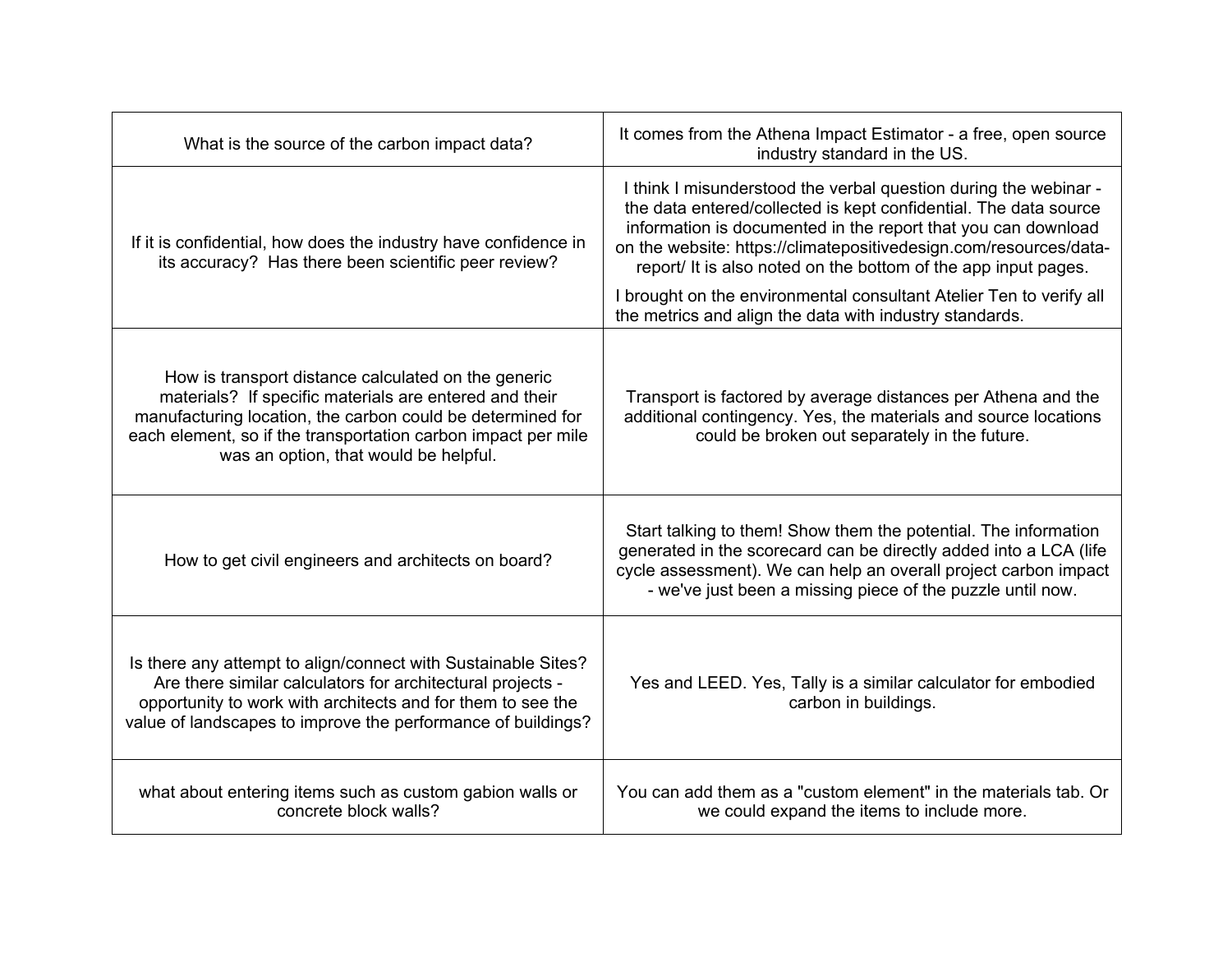| What does the terrace item in site elements refer to                                                                                                 | a stepped element                                                                                                                                                                                                                      |
|------------------------------------------------------------------------------------------------------------------------------------------------------|----------------------------------------------------------------------------------------------------------------------------------------------------------------------------------------------------------------------------------------|
| Once we reach positive carbon how do we estimate positive<br>carbon offset over time in calculator?                                                  | The "score" is telling you how many years it takes you to offset<br>your carbon footprint. After that, you are only sequestering. Does<br>that make sense? Take a look at the graph in the lower left hand<br>corner of the scorecard. |
| have you developed a spec for biochar at CMG?                                                                                                        | We're currently working on it.                                                                                                                                                                                                         |
| 50 years is a long life for many parks. Are you considering<br>adding a re-use/recyclable type category for materials?<br>Crushed rock vs. concrete? | Agreed. It is aligning with other industry standards (Living<br>Building Challenge). Reused/recycled materials can and should<br>be added.                                                                                             |
| Is an API on the roadmap so we could automate sending<br>data straight from our SIM/BIM systems?                                                     | Not yet.                                                                                                                                                                                                                               |
| talk about how to input existing conditions data to show future<br>plan reduction                                                                    | You could do an existing conditions analysis using the app. Just<br>try to note "existing condition" in the name and it will get<br>excluded from the total impact stats. I hope to add a separate<br>category for this.               |
| Can we see other projects that are inputted?                                                                                                         | Not yet, but would that be useful? It could perhaps be a user<br>option.                                                                                                                                                               |
| what techniques do you recommend for limiting carbon<br>impacts of large single-family developments?                                                 | Check out the toolkit on the resources page for ideas.                                                                                                                                                                                 |
| how you rate different types pf meadows, trees, etc. in the<br>CO2 capture?                                                                          | A good way to understand that would be to set a defined project<br>area - then add how many of a certain type of wetlands or trees<br>you could include within and compare the numbers.                                                |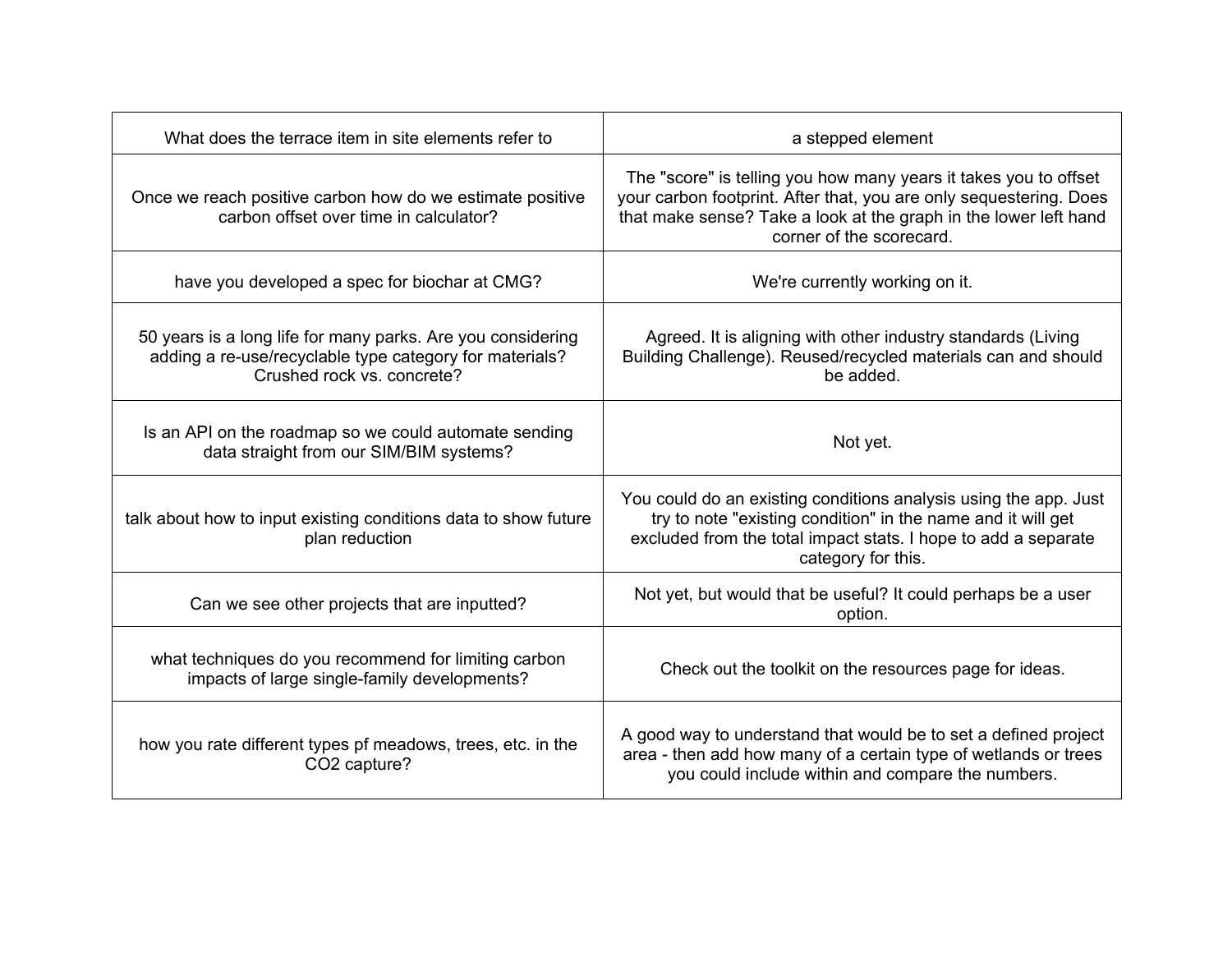| how/where is the platform stored? how is it possible to offer<br>so many users a login? does that require a certain type of<br>license?     | The Pathfinder is a web-based app and data is stored online. No,<br>the data storage is manageable at this point in time so it doesn't<br>require a license. Good question about the # of users - I am not<br>sure of the max capacity, but should find out! These are the<br>things apparently you learn in creating a beta app. |
|---------------------------------------------------------------------------------------------------------------------------------------------|-----------------------------------------------------------------------------------------------------------------------------------------------------------------------------------------------------------------------------------------------------------------------------------------------------------------------------------|
| what if I just want to create a hypothetical project to test out<br>different solutions?                                                    | You definitely can! It's helpful if you label it "Test" or put test in<br>the title                                                                                                                                                                                                                                               |
| are all projects entered into "path finder" able to be viewed<br>publicly?                                                                  | No. Would it be useful for them to be? Maybe that could be an<br>option the user selects.                                                                                                                                                                                                                                         |
| Do evergreen plants sequester more carbon than deciduous<br>plants?                                                                         | Deciduous have slightly higher sequestration rates. Check out<br>the online Toolkit for more information:<br>https://climatepositivedesign.com/resources/design-toolkit/                                                                                                                                                          |
| If so by what percentage?                                                                                                                   | Not much.                                                                                                                                                                                                                                                                                                                         |
| For trees (either in soft or hard surface) what are<br>assumptions about planting design and lifespan? Does the<br>reference speak to that? | Yes, the report discusses that. The Pathfinder assumes total<br>decomposition, and only factors the carbon that is stored<br>permanently in the soil (about 20% of the total carbon<br>sequestered).                                                                                                                              |
| Do you have data specific data as to lawn sequestration<br>potential - this product seems to be excluded.                                   | There is a drop down category for different lawns in the "planting"<br>tab. It could definitely be expanded.                                                                                                                                                                                                                      |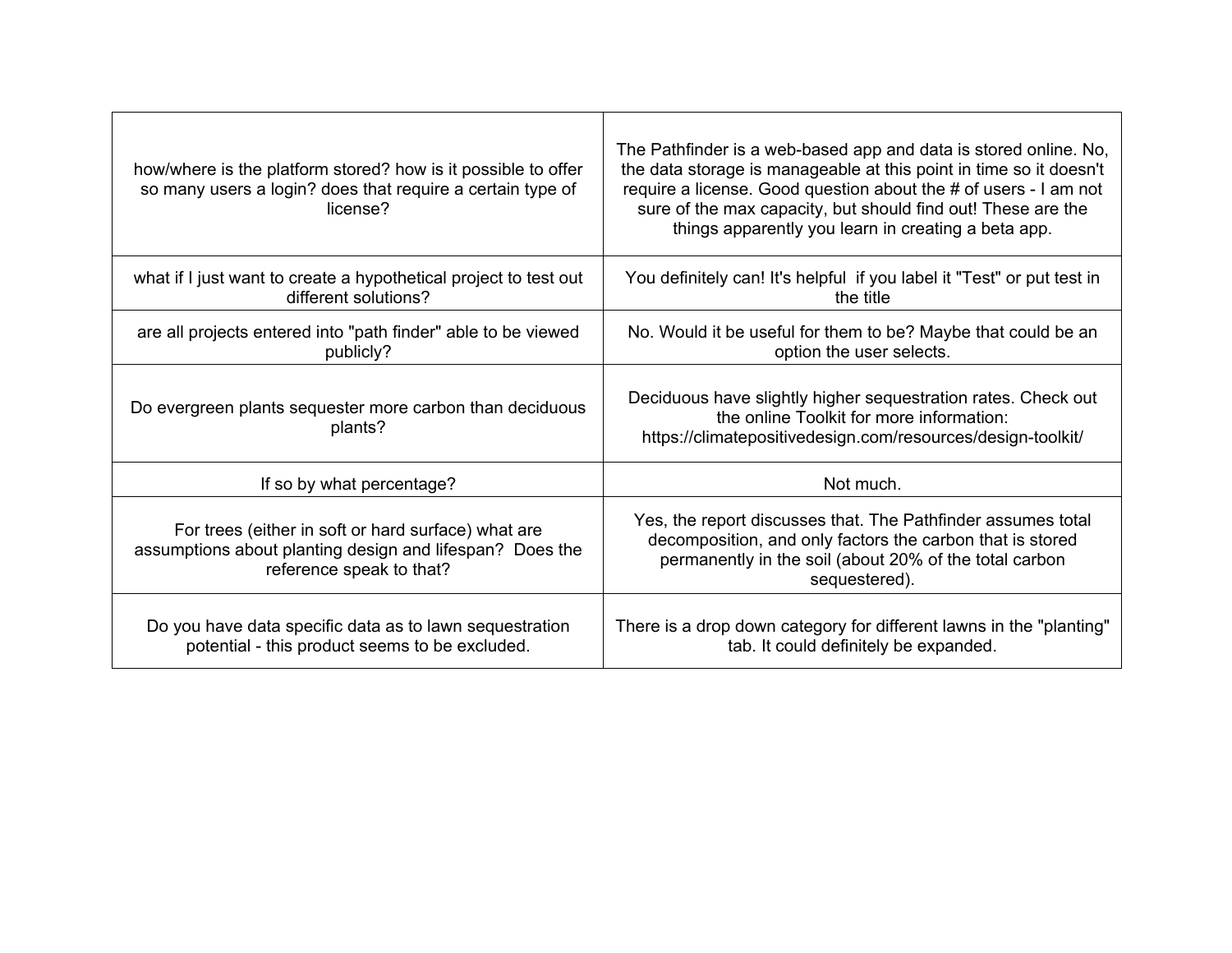| The Canadian Nursery Landscape Association os currently<br>doing a lit review on turf LCCAs - trying to quantify its<br>contribution - it is generally categorized as requiring high<br>maintenance inputs which results in it being a carbon cost<br>due to emmisions - have you seen data that quantifies its<br>carbon sequestration? | Yes. The high maintenance lawn in the Pathfinder is actually a<br>net carbon emitter. You can also check out the references listed<br>in the report for more information. |
|------------------------------------------------------------------------------------------------------------------------------------------------------------------------------------------------------------------------------------------------------------------------------------------------------------------------------------------|---------------------------------------------------------------------------------------------------------------------------------------------------------------------------|
| Are EPD's an internationally available document, or are these<br>something only North American manufacturers are<br>volunteering to provide?                                                                                                                                                                                             | It is an international system. Check it out:<br>https://www.environdec.com/What-is-an-EPD/                                                                                |
| Are there any ambitions to link this data directly to a USGBC<br>LEED project profile in support of Sustainable Sites credits?                                                                                                                                                                                                           | Yes. Hoping to get in some credits in 2020!                                                                                                                               |
| Do you consider size of nursery stock? Bigger plants require<br>more resource input over time in the nursery.                                                                                                                                                                                                                            | Not currently, but good suggestions to add!                                                                                                                               |
| Do you consider water use? Waterf is pumped, using electric<br>power.                                                                                                                                                                                                                                                                    | Not currently, but good suggestions to add!                                                                                                                               |
| Do you consider source of electric power used for project<br>maintenance? Coal? Solar?                                                                                                                                                                                                                                                   | Yes, electric vs. gasoline is included within the "maintenance"<br>tab. This one could definitely be expanded.                                                            |
| Is demolition included?                                                                                                                                                                                                                                                                                                                  | Not in detail. Just covered by a contingency.                                                                                                                             |
| Are you that assuming plants are climate adapted, or that<br>they will need irrigation through their life?                                                                                                                                                                                                                               | It is at a high level of detail at this point, based on sequestration<br>rates available which do not factor in those aspects at this point<br>in time.                   |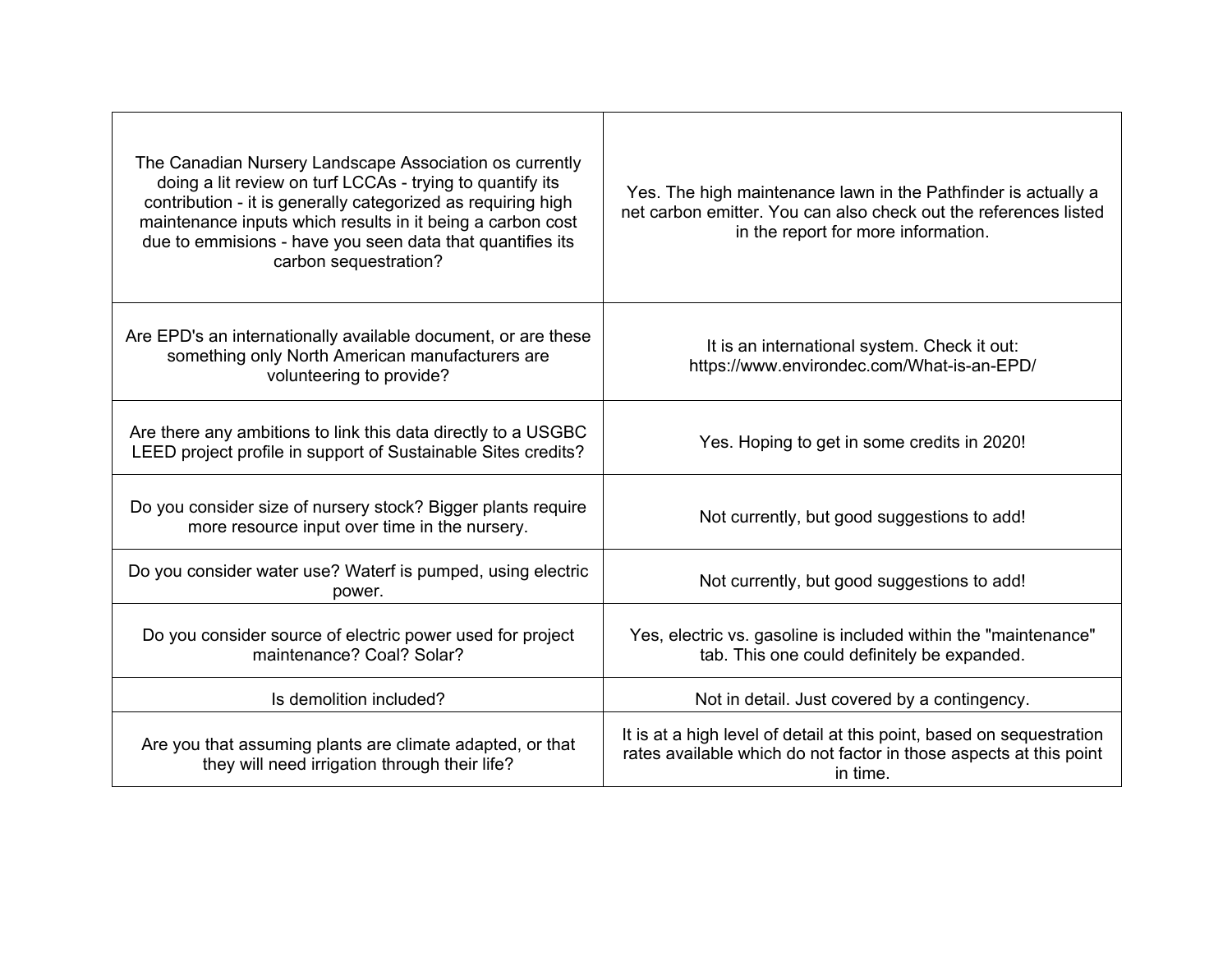| 1) Is material sourcing taken into account in the calculations?                                                                          | Yes, it is based on average US industry standards from the<br>Athena Impact Estimator. |
|------------------------------------------------------------------------------------------------------------------------------------------|----------------------------------------------------------------------------------------|
| 2) How can we use this app to increase students awareness<br>in Landscape Architecture teaching?                                         | Feel free to use on your projects. Just note "Test" or "Education"<br>in the title.    |
| How did you get the data of unit value of carbon emitted for<br>plants or materials that don't submit a EPD?                             | Will probably need to work with nurseries on that.                                     |
| Is transportation of materials embodied in the toolkit for<br>calculations of CO2 emissions?                                             | Yes.                                                                                   |
| Do the carbon values for materials include values for both<br>manufacture and aging in place?                                            | Yes, manufacturing. Not replacement/aging in place.                                    |
| Do the carbon values also include end-of-service<br>recycling/disposal/etc.?                                                             | Not materials. Only tree decomposition.                                                |
| In terms of materials, are different carbon statistics used for<br>different wood species?                                               | Unknown.                                                                               |
| Do the calculations take into account construction materials<br>for each element? (Ex. base material under a walkway or<br>concrete pad) | Add the base materials separately.                                                     |
| where did you get or how do you calculate the Co2 equivalent<br>of soft scapes?                                                          | Sequestration data comes from the US Forest Service.                                   |